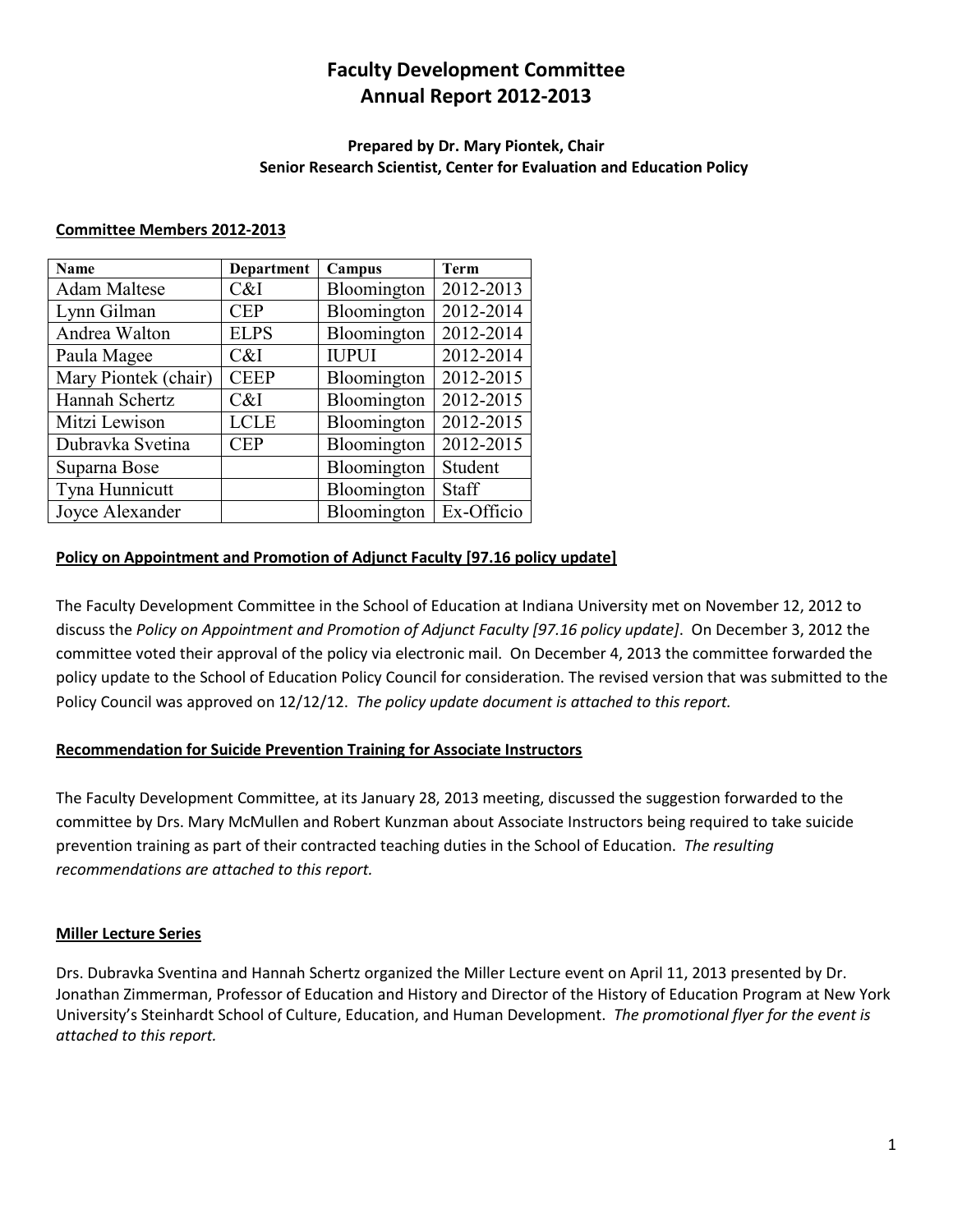#### **The Grade Inflation Project**

On April 15, 2013 the Faculty Development Committee met and discussed work that was started during the 2011-2012 academic year that examined the issue of grade inflation in the School of Education. At the time of this annual report's due date the resulting recommendations (that will be forward to the Policy Council in advance of the Council's meeting on April 24, 2013) were still in draft form and being reviewed by committee members. *Given that the document is not available to attach to this report, a copy of the recommendations will be posted on the Oncourse site of the Faculty Development Committee once they are finalized by the committee.* 

#### **Teaching Awards**

The Faculty Development Committee coordinated the nomination and selection of the following three School of Education Teaching Awards for 2013. Three nominations were reviewed for the Burton Gorman Teaching award, thirteen for the Trustees' Teaching award, and one for the Outstanding Adjunct Instructor award. The persons selected to receive each award are provided below.

#### **Burton Gorman Teaching Award**: Mitzi Lewison (LCLE)

**Trustees' Teaching Awards**: Donna Adomat (LCLE), Gary Crow (ELPS), Joshua Danish (CEP), Danielle DeSawal (ELPS), Mary McMullen (CI), and Meredith Park Rogers (CI)

#### **Outstanding Adjunct Instructor Award**: Mary Ziskin (CEP)

It should be noted that the Outstanding Associate Instructor awards were selected internally by each department in the School of Education for 2013. The Faculty Development Committee no longer reviews nominations for this award as of 2012-2013 academic year.

#### **Committee Reflections and Suggestions**

The selection of the teaching awards continues to be a challenging, time consuming process. The committee will provide Dr. Joyce Alexander and Ms. Jane Kaho with recommendations for streamlining the nominees' materials for the Burton Gorman Teaching award and the Trustees' Teaching Awards when it next meets during the 2013-2014 academic year.

The committee would like to thank Joyce Alexander for her help, enthusiasm, leadership, and ongoing support this year.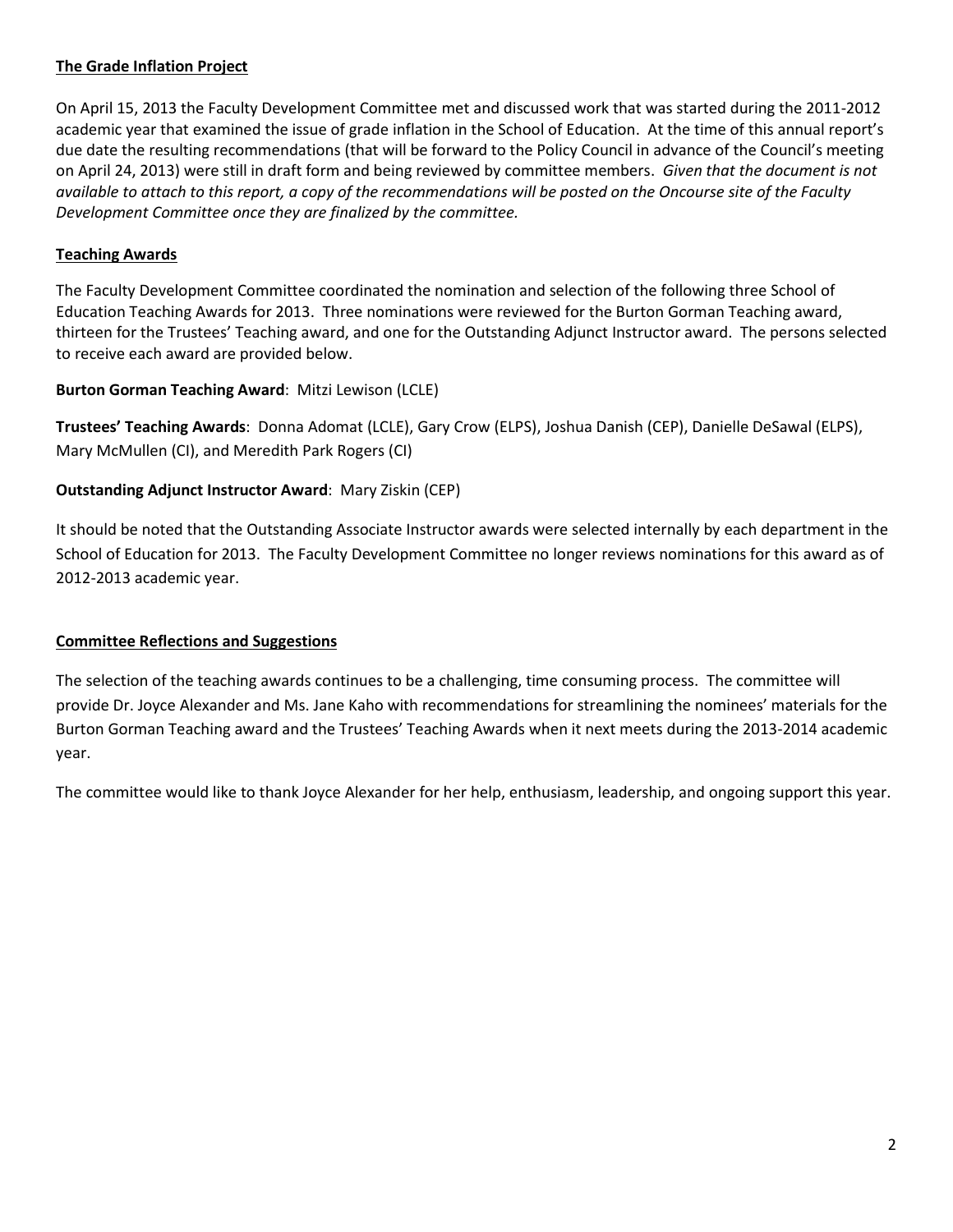## Attachments:

- Date: December 4, 2012
- To: School of Education Policy Council
- From: School of Education Faculty Development Committee Dr. Mary Piontek, Center for Evaluation and Education Policy

#### **Topic: Policy on Appointment and Promotion of Adjunct Faculty [97.16 policy update]**

The Faculty Development Committee in the School of Education at Indiana University met on November 12, 2012 to discuss the *Policy on Appointment and Promotion of Adjunct Faculty [97.16 policy update]* attached document.

On December 3, 2012 the committee voted their approval of the policy via electronic mail.

The Faculty Development Committee respectfully forwards the policy update to the School of Education Policy Council for consideration.

#### **SOE Faculty Development Committee**

#### **Policy on Appointment and Promotion of Adjunct Faculty [97.16 policy update]**

#### *Perspective*

The School of Education recognizes the importance of scholarly practitioners to mentoring and educating undergraduate and graduate students, and to research. They can make important contributions to the long term effectiveness of departments and program areas in the School. Often these adjunct faculty members serve with minimal remuneration. To this end, the School provides for the recognition of continuous and sustained contributions to its academic programs by adjunct faculty members. When an adjunct faculty member has a sustained record of involvement and support within a program or department, the School of Education will consider a recommendation from the department for the appointment and/or promotions of an adjunct faculty member.

The School recognizes that the activities of adjunct faculty members being considered for appointment or promotion will seldom resemble those of tenure-track faculty members being considered for tenure or promotion. Adjunct faculty members are likely to have distinguished themselves in their chosen professional careers, and that they will have had the opportunity to make contributions to the relevant department or program in teaching, service, and research only to the extent that the specific needs of the program or department allow.

In making appointments and promotions of adjunct faculty members, the School and University make no commitments similar to tenure or guarantees of teaching and other forms of service in future years.

#### Adjunct Lecturers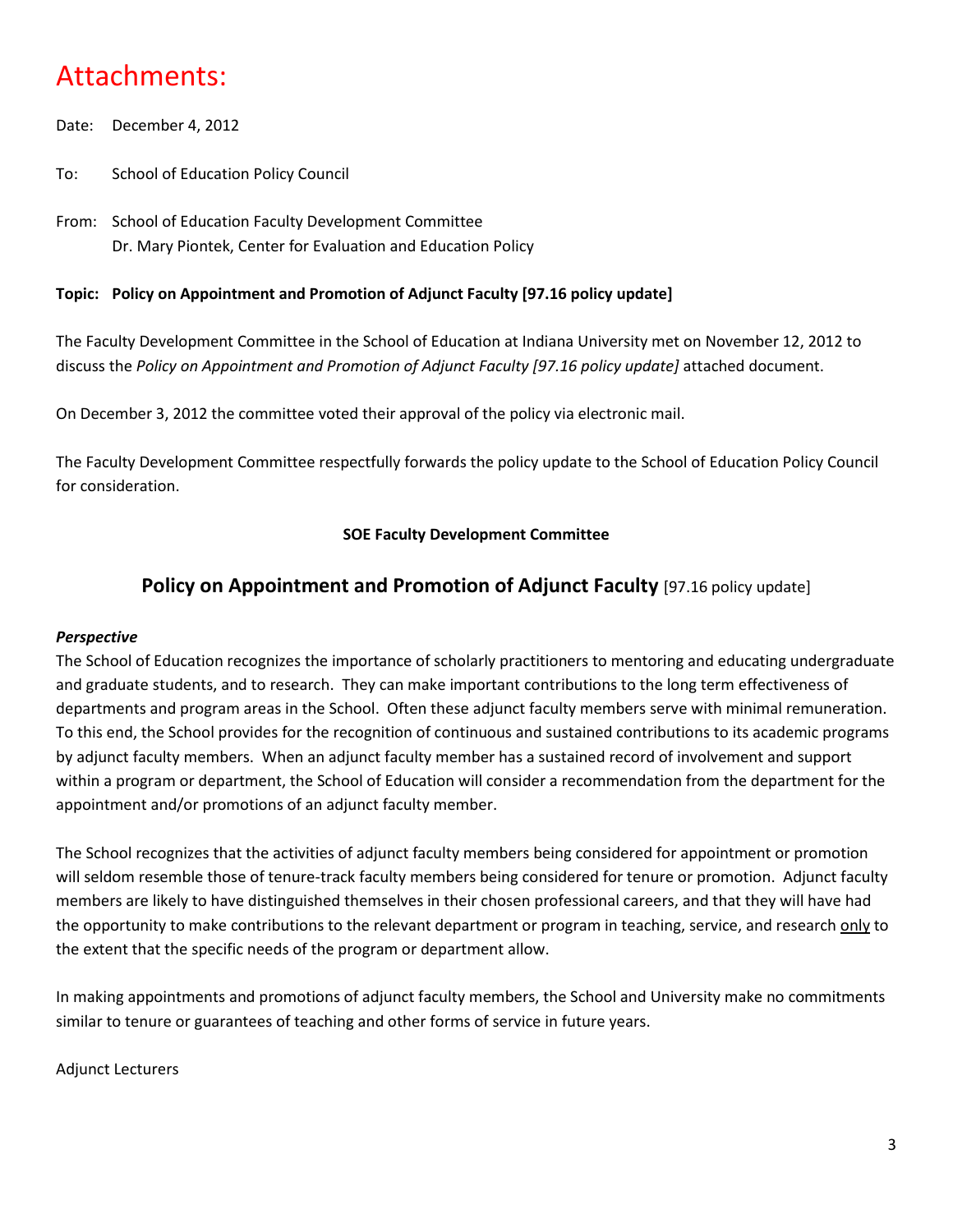- *Criteria and Procedures for Initial Appointments.* Current practice within the School of Education is that any individual hired as adjunct faculty who does not have a terminal degree is hired with the appointment title of Adjunct Lecturer.
- *Criteria and Procedures for Promotion of Adjunct Lecturer to Appointment as Adjunct Assistant Professor.* Adjunct Lectures are eligible for the formal appointment to the position of Adjunct Assistant Professor after the completion of a terminal degree at the time of their next appointment, if such an appointment is offered by the School or University.

Adjunct Assistant Professors

- *Criteria and Procedures for Initial Appointments.* Current practice within the School of Education is that any individual hired as adjunct faculty who has a terminal degree is hired with the appointment title of Adjunct Assistant Professor.
- *Criteria and Procedures for Promotion of Adjunct Assistant Professor to Appointment as Adjunct Associate Professor.* Adjunct Assistant Professors are eligible for formal appointment to the position of Adjunct Associate Professor if they have (a) they have served with a program area or department for a *minimum of three years out of a five year period of time* and (b) have made definable and positive contributions in teaching and service to the program area, department, and/or the broader academic field(s) represented within the program or department.

After an Adjunct Assistant Professor has served for a minimum of three years out of a five year period, the department or program area chair will determine if s/he is eligible for promotion and will contact the Adjunct Assistant Professor to submit a dossier of professional accomplishments for review in consideration for a formal promotion.

The dossier would consist of

- 1) Evidence of Teaching for example teaching statements, course syllabi, examples of course readings/resources/websites, examples of course assignments/exams, examples of student coursework, examples of the use of instructional technology; examples of the use of innovative pedagogy or best practices; and teaching evaluations (for at least three years of teaching);
- 2) Evidence of Service to the Program/Department/School for example evidence of advising, mentoring, or supervision of students or interns; serving on curricular or program committees; serving as liaison to other programs/departments at the School/University; serving as liaison to external constituencies and organizations; and
- 3) Evidence of Professional Engagement for example professional presentations and paper, contributions to the Scholarship of Teaching and Learning (presentations, publications, delivery of professional development in SoTL), participation in professional development (in field of study and SoTL), and publications in journals and other professional resources.

While it is expected that the dossier would focus primarily on evidence of teaching, some evidence of service to the university/school/department/program and engagement within a candidate's profession is expected for consideration to the appointment of Adjunct Associate Professor. Where appropriate, the department or program chair will solicit appropriate internal and/or external letters of support for the candidate from IU colleagues, professional peers, current and former students, and other relevant stakeholder groups.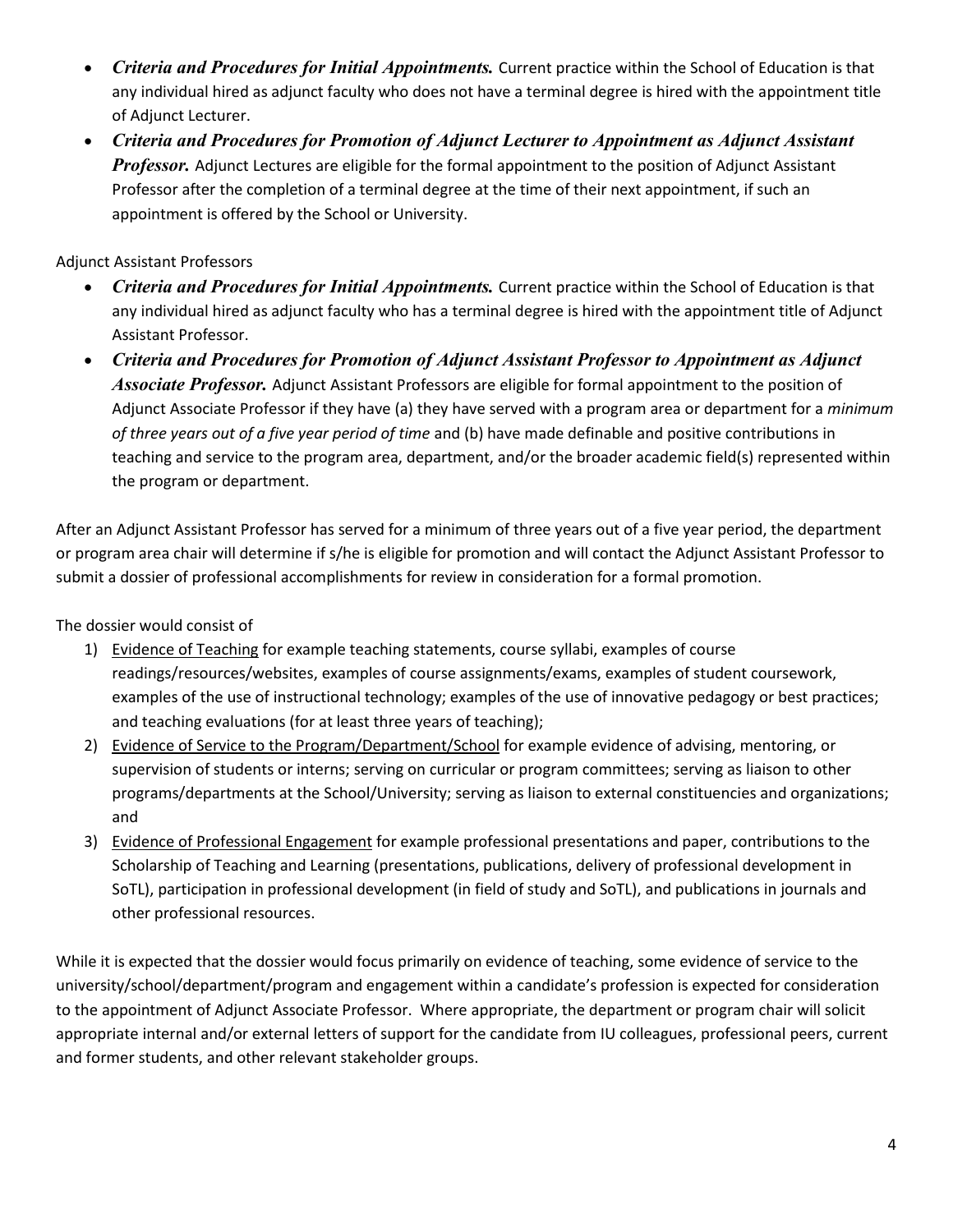All dossiers submitted for consideration will be reviewed as part of the current policies, procedures, and calendar for faculty review processes within the program, department, and school.

When a program exists within a larger department, upon submission of the dossier to the program area chair, all tenured faculty members within that program will review the dossier and vote on the promotion. The vote of the program tenured faculty will be forwarded to the department for a formal voted by all tenured faculty members. If no program areas are differentiated within the department, only the department will vote on the candidate.

The departmental vote, a letter of recommendation from the department chair, and the dossier will be forwarded to the Dean of the School of Education who will make a recommendation to the Dean of Faculties.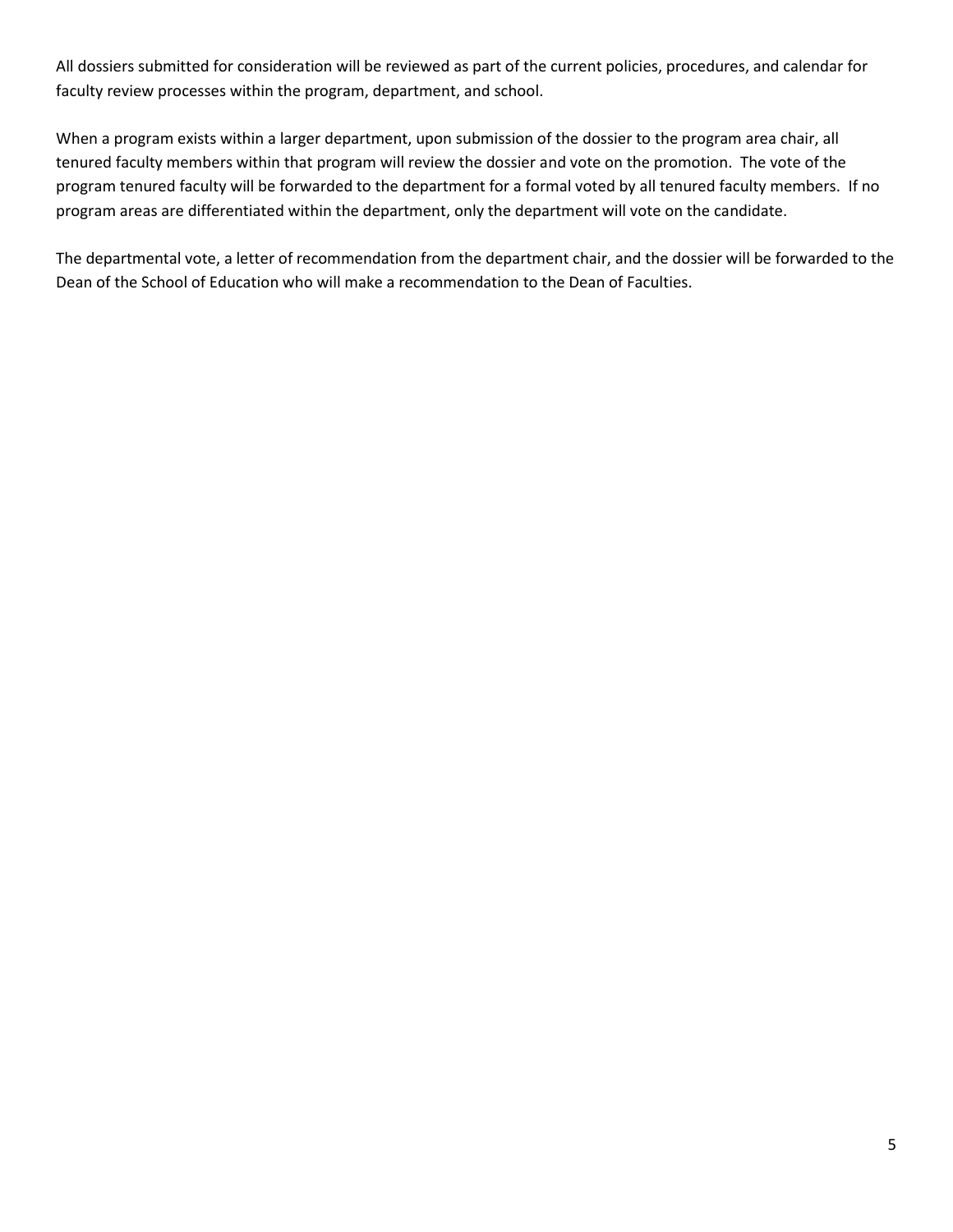From: School of Education Faculty Development Committee [forwarded by Mary Piontek, Chair on behalf of the committee members]

Date: February 18, 2013

#### **RE: Recommendation for Suicide Prevention Training for Associate Instructors**

The Faculty Development Committee, at its January 28, 2013 meeting, discussed the suggestion forwarded to the committee by Drs. Mary McMullen and Robert Kunzman concerning Associate Instructors being required to take suicide prevention training as part of their contracted teaching duties in the School of Education.

It was noted by the committee that after July 2013 Indiana law will require suicide prevention training for state teaching certification. All undergraduates in the School of Education will be required to complete their suicide prevention training before graduation.

The committee supported the suggestion that Associate Instructors (AI) also be required to take suicide prevention training as part of their contract for employment. At a minimum the training would consist of 1-2 hours of training per year.

There could be a variety of mechanisms for this training to be provided to AIs including, but not limited to,

- A required session at the Graduate Student Orientation;
- Curriculum training modules created by/provided by the School of Education; and/or
- CAPS workshops provided to departments/programs.

The committee also recommended that faculty and staff members within the School of Education who regularly teach or work extensively with undergraduate and graduate students be *strongly encouraged* to attend such training at least once every 2-3 years.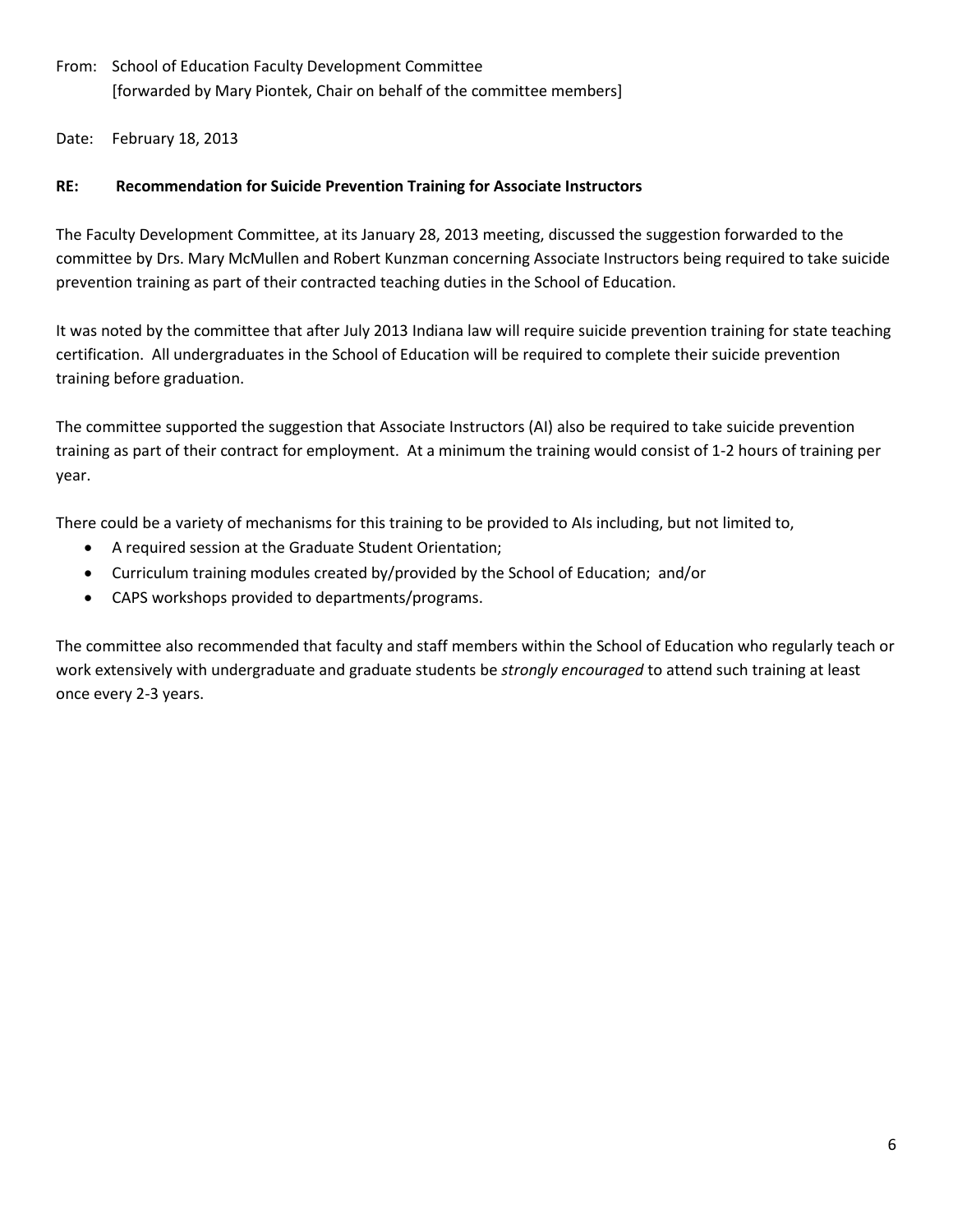## **Drs. Beatrice S. and David I. Miller Education Seminar Series**

# **Dr. Jonathan Zimmerman**

In 2003, during a fifth-grade currentevents lesson about the United States' newly begun war in Iraq, a student asked Bloomington, Indiana teacher Deborah Mayer if she had ever attended an antiwar protest. Mayer told the class that she had driven by such a protest a few days earlier and had honked her horn in support. Her school board declined to renew Mayer's contract, noting that she had deviated from the board's approved curriculum. And four years later, a federal appeals court upheld the board's decision on similar grounds.

Across the country, Mayer's defenders decried the apparent assault on her "academic freedom." But K-12 teachers in America have never enjoyed such freedom in a manner that university academicians would recognize. During wartime, especially, school boards and courts have discouraged or blocked teachers from engaging their students in an open, critical dialogue about the United States and its place in the world. Dr. Zimmerman's talk will explore these restrictions, the fate of the teachers who broached them, and the implications of this history for contemporary democracy.





**You Can't Say That: "Controversial Issues" and Teacher Rights in America**

**Jonathan Zimmerman is Professor of Education and History and Director of the History of Education Program, New York University's Steinhardt School of Culture, Education, and Human Development. He is the author of numerous books, including**  *Small Wonder: The Little Red Schoolhouse in History and Memory* **(Yale, 2009) and**  *Innocents Abroad: American Teachers in the American Century* **(Harvard, 2006). Dr. Zimmerman is also a frequent op-ed contributor to the** *New York Times***, the** 

*Washington Post***, the** *New Republic***, and other popular newspapers and magazines.**

**April 11, 2013 2:30-4:00pm IU School of Education Auditorium**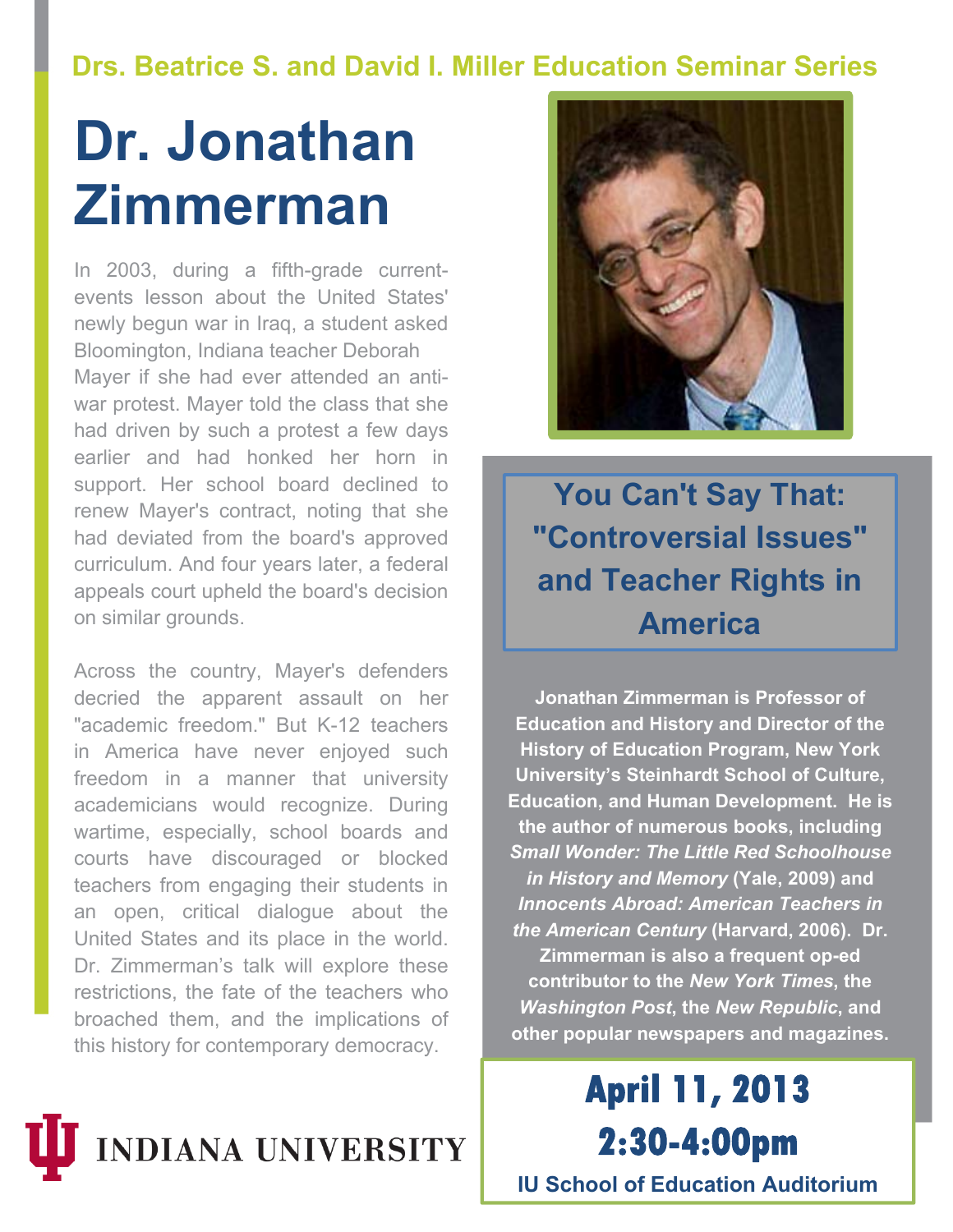From: School of Education Faculty Development Committee [forwarded by Mary Piontek, Chair on behalf of the committee members]

Date: April 15, 2013

RE: Recommendations for the "Grade Inflation" issue within School of Education

The Faculty Development Committee at its April 15, 2013 meeting continued the discussion started during the 2011-2012 academic year by the committee related to "grade inflation."

In October 2011 the Policy Council charged the Faculty Development Committee with addressing the following questions:

- 1. Is grade inflation a problem at the graduate and undergraduate-levels at IU?
- 2. If grade inflation is a problem, the Faculty Development is charged with providing a recommendation for a policy (guidelines) for both graduate and undergraduate levels that addresses the problem.

As noted in the Faculty Development Committee's 2011-2012 annual report, the initial charge asked that the committee respond by February 1, 2012. However, the discussion was carried forward to the 2012-2013 academic year to allow for additional data collection and analysis to be conducted. In the spring of 2012 with committee consultation, Dr. Adam Maltese worked with Executive Associate Dean Joyce Alexander to create a survey focusing on grade inflation that was distributed to all School of Education faculty members and Associate Instructors (AIs). The survey explored perceptions and practices related to the questions posed by the Policy Council. Dr. Maltese also accessed large sets of data providing information about grading practices both in the School of Education and across the university.

The grade inflation survey findings and other related materials were reviewed by the Faculty Development Committee members during the 2012-2013 academic year.

Given the complexity of the "Grade Inflation" issues that should be further explored, the Faculty Development Committee recommends the following items:

 Establishment of a school-wide committee solely charged with addressing grading polices and processes.

This new committee could conduct ongoing data collection and analyses of data sets within and across SoE and IU. The committee could undertake school-wide discussions about the findings and implications of such data, and facilitate development of shared guidelines related to learning outcomes for SoE students at the graduate and undergraduate levels. The Faculty Development Committee feels that the issues related to grade inflation, expectations for students skills and knowledge, professional standards